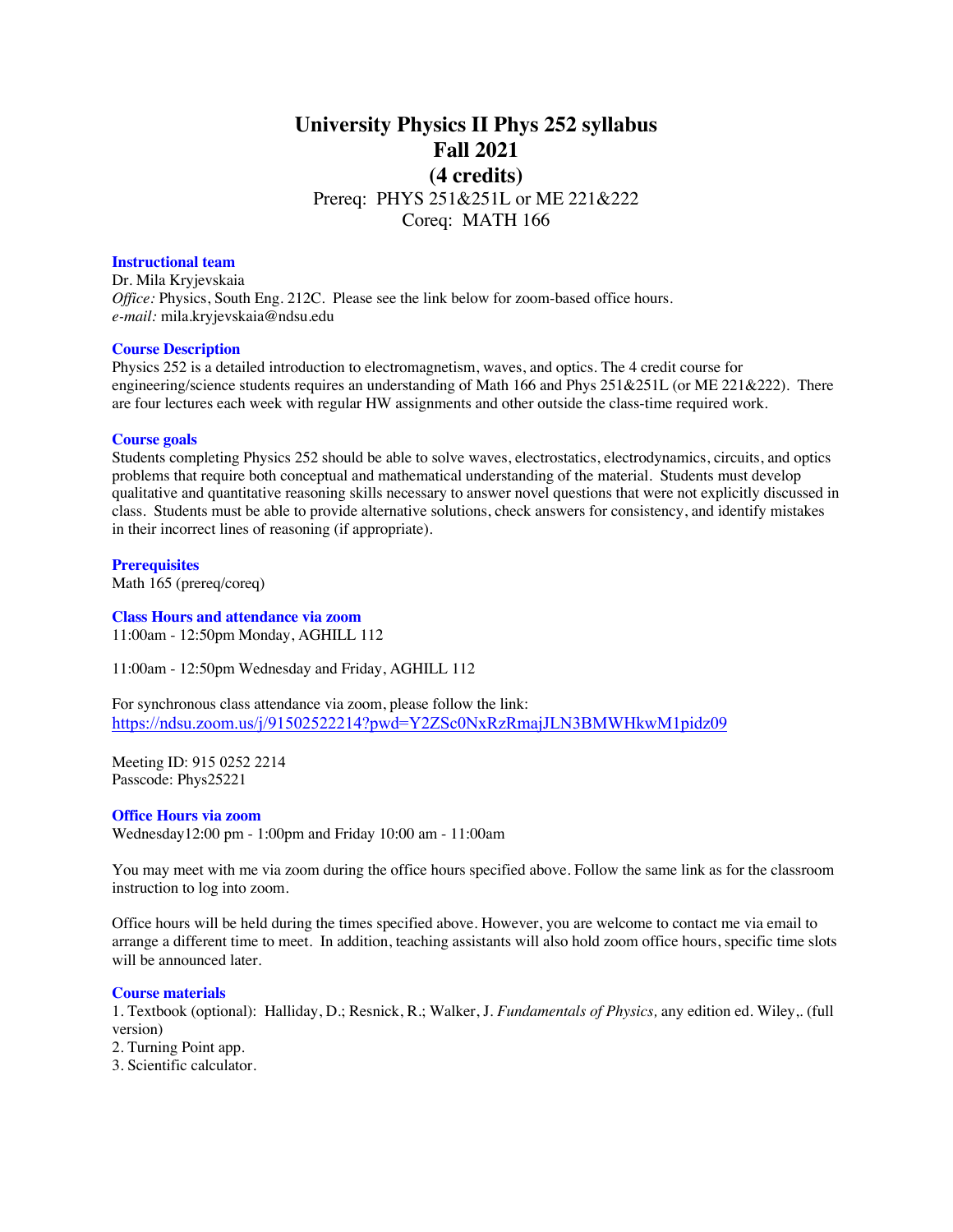# **Course format**

Phys 252 meets three times a week in a large lecture hall. There are no small group discussion sessions associated with Phys 252. However, we would like to provide opportunities for you to think about the material in class, share your thoughts with classmates, and provide feedback on your learning to the instructional team. Given that small group interactions are not possible due to physical distancing, we will be using Turning Point Web.

**Turning Point Web works for students who attend class in person OR online.** NDSU students have free access to Turning Point license. We will use a web-based Turning Point option, which allows all students to participate in class, those who are physically present on campus, and those who participate via zoom. You do NOT need to purchase any hand-held "clickers", but you will need a device capable of connecting to the internet (phone, iPad, laptop, etc). If that is an issue, please let me know. You will also need to download the app on your device. Follow a few steps described in the link below to create an account and to download the app.

https://kb.ndsu.edu/page.php?id=101669

Please be prepared to use/test the Turning Point app on the first day of class.

#### **Attendance**

Attendance is not required, but you are encouraged to attend and participate by using Turning Point Web regardless of your attendance choice, in-person or online. However, participation is voluntary and no credit will be assigned for clicker participation.

#### **How to succeed in this class**

Do not memorize the material or solutions to problems. Think about your reasoning. Science (and physics in particular) is not about memorization. It is about the ability to think, make mistakes, recognize when mistakes are made, recover from these mistakes, and move forward.

Please check out a set of five short videos on how people learn and on effective strategies for learning.

http://www.youtube.com/playlist?list=PL85708E6EA236E3DB

The videos are created by Stephen L. Chew, a cognitive psychologist at Samford University. The videos discuss common student misconceptions about learning (memorization of facts, reading lecture notes as opposed to processing information, *etc.*). The videos also include discussions of effective strategies for academic success. There is a sequence of 5 episodes, you can watch all of them in under 30 minutes. I am extremely impressed by the videos. I think you will enjoy the videos as well. Check them out!

#### **Homework assignments**

Regular web-based (LON-CAPA) HW (due approximately every 10 days).

## **Ungraded web-based assignments**

We would like to learn more about what ideas and concepts related to Phys 252 you know well and what material needs to be discussed in class at a deeper level. To help us gain this knowledge and to give you opportunities to practice applying ideas learned in class, we will ask you to complete short weekly *ungraded* assignments (15-30 min long). You are *not* expected to do any reading or studying prior to each assignment because we want to learn how you *think* about the material (not necessarily what you read about it in a textbook, or whether or not you are correct). However, you will be expected to explain your answers or reasoning and make an effort to answer each question included on these web-based assignments. Your effort and not correctness of your answers will contribute 10% to your final grade. Participation in these assignments is usually beneficial for the students since they 1) give students an opportunity to recall relevant material prior to coming to class, 2) recognize what students do and do not know, and 3) practice applying new concepts prior to course exams.

A link to each web-based assignment will be emailed to you. Each assignment will also be announced in class and on Blackboard. Typically, these assignments will be open each week over the weekend, Friday – Tuesday.

#### **Exams.**

As of now, be prepared to take each exam in person, in class in a traditional paper-based format.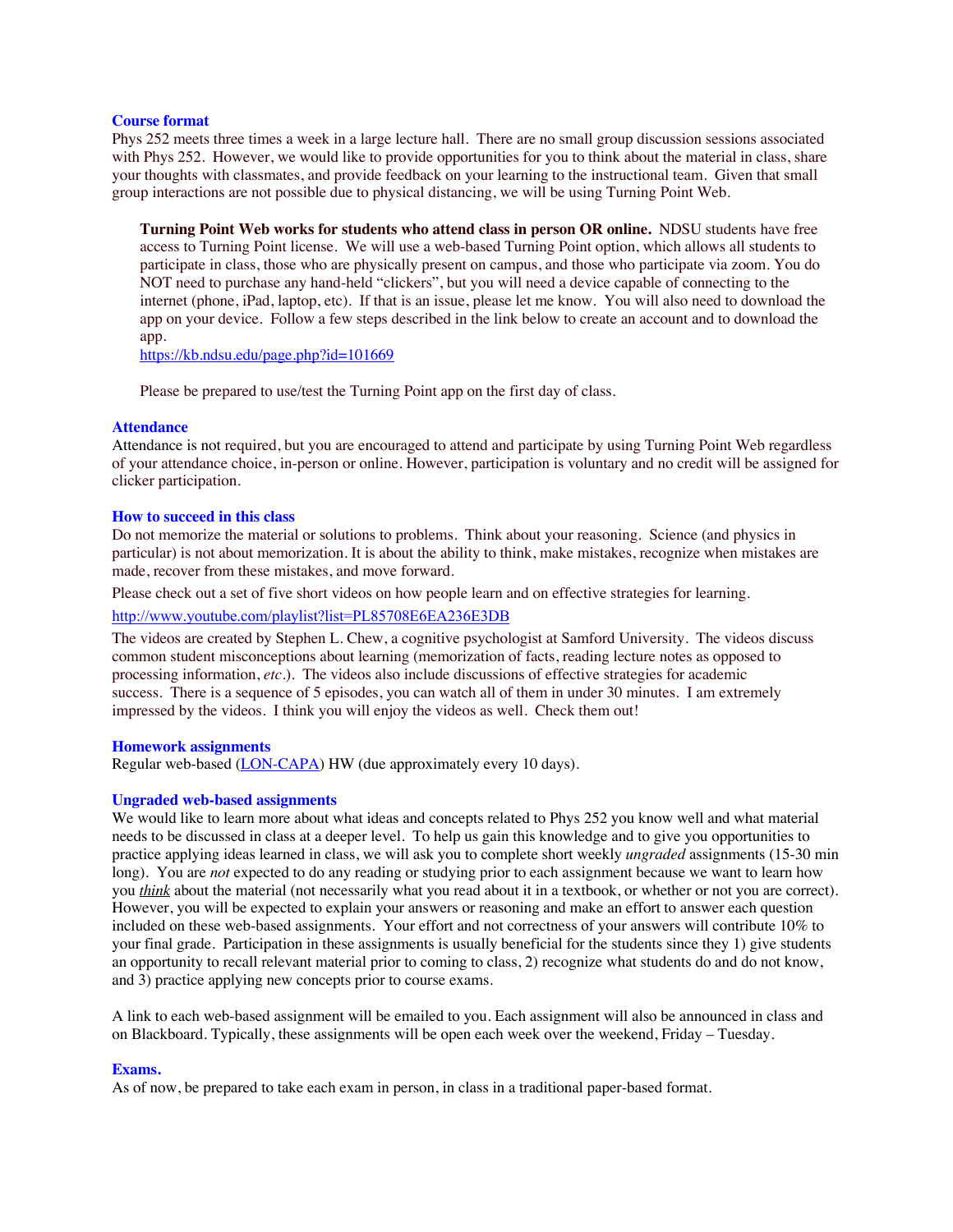If the COVID situation does not improve in the next few weeks, an option to take an online exam will be offered. Please note that if you choose to take an exam online, each student is expected to work individually (exam collaborations are not allowed). You may receive different versions of the exams. Questions will appear on the screen one at a time so that you have to submit an answer to a question before moving to the next one. Backtracking will be disabled.

All exams will have a mix of multiple-choice questions (you will get credit for correct answers only) and freeresponse questions (you will be asked to explain your reasoning and show your work; you will be given credit for partially correct answers as well). To allow for partial credit on free-response questions, each exam question will be worth 5-7 points. However, since only *percentages* contribute to the calculation of your final grade in the course, only the percentage of points earned on each exam is relevant, *not* the absolute number of points.

*Final exam* will be comprehensive (will cover all topics discussed in the course).

# **Grading information**

Your final grade in physics 252 will be determined on the following basis: Homework: 40% Exams: 50% total Ungraded web-based assignments: 10%

*Extra credit HW problems:* 3%

Letter Grading: 89.5 to  $100\% = A$ 79.5 to  $89.4\% = B$ 69.5 to  $79.4\% = C$ 59.5 to  $69.4\% = D$ 

## **Health and Safety Expectations**

The following link provides web resources for information on COVID-19 and NDSU's response. https://www.ndsu.edu/admission/fall\_2020\_prelim\_plan

- NDSU **requires students to wear face coverings in classrooms.** Wearing face coverings helps reduce the risk to others in case you are infected but do not have symptoms.
- You must properly wear a face covering (covering both the mouth and nose) for the entirety of the class.
- If you fail to properly wear a face covering, you will not be admitted to the classroom. However, you may choose to participate in the class remotely (see the zoom link above).
- Students who cannot wear a face covering due to a medical condition or disability may seek accommodation through Disability Services (701-231-8463; https://www.ndsu.edu/disabilityservices/).
- Disinfecting supplies are provided for you to disinfect your learning space. You may also use your own disinfecting supplies.
- Students should observe social distancing guidelines whenever possible.
- In accordance with NDSU Policy 601, failure to comply with instructions, including this syllabus, may be handled according to the Code of Student Conduct resolution process and may result in disciplinary sanctions.
- **Do not bring food and drinks in the class** unless you have documented accommodation through Disability Services. Remember, you have an option to participate via zoom.

## **If you are unable to attend the class due to illness or possible exposure to COVID-19**

Do not come to class if you are sick. Please protect your health and the health of others by staying home and participate in class remotely. For information on COVID-19, symptoms, testing, and steps to stay healthy see https://www.ndsu.edu/studenthealthservice/covid\_19/.

• Do not come to class if you have been exposed to individuals who tested positive for COVID-19 and/or you have been notified to self-quarantine due to exposure.